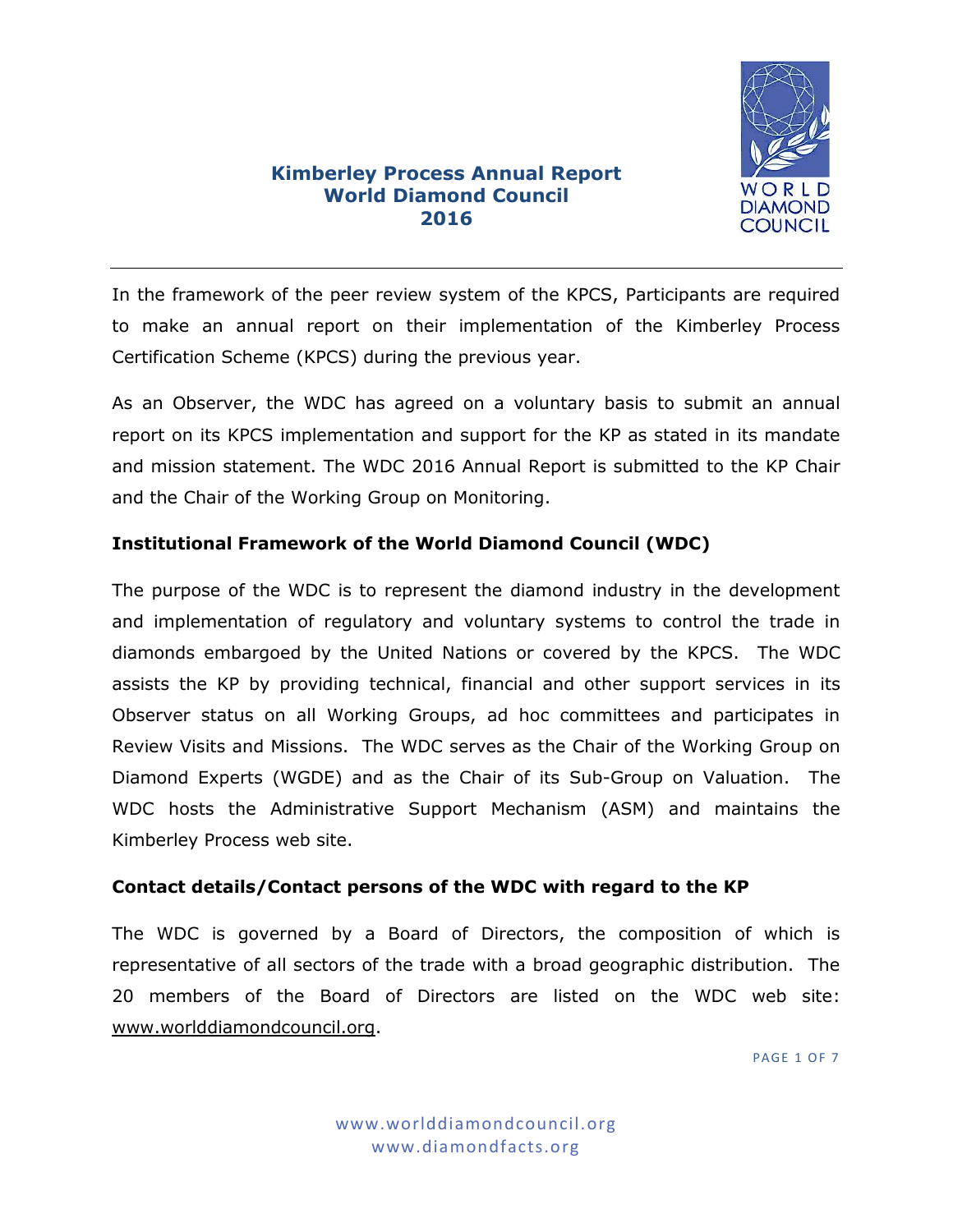WDC Officers are: President – Andrey Polyakov (ALROSA);(president@worlddiamondcouncil.org) Vice President – Stephane Fischler (AWDC); (vicepresident@worlddiamondcouncil.org) Treasurer - Ronnie Vanderlinden (USJC);(treasurer@worlddiamondcouncil.org) Corporate Secretary and General Counsel - Udi Sheintal (Israel Diamond Institute); (secretary@worlddiamondcouncil.org) 2016 Executive Director: Patricia Syvrud, (patricia.syvrud@worlddiamondcouncil.org) As of March 1, 2017, WDC Executive Director: Marie-Chantal Kaninda, (ed@worlddiamondcouncil.org)

#### **WDC International Headquarters Address**:

580 Fifth Avenue, Suite 613

New York, NY 10036

#### **Members of the WDC**

The WDC currently has over 40 members, from every sector of the diamond industry, including extraction (mining), wholesale trading of diamonds, manufacturing, and retail sale of diamonds or diamond jewelry. Some of these members represent more than one company or organization. The WDC also has members who represent affiliated services, such as banks and shipping companies. A list of all WDC members is available on its web site at [www.worlddiamondcouncil.org.](http://www.worlddiamondcouncil.org/)

**PAGE 2 OF 7**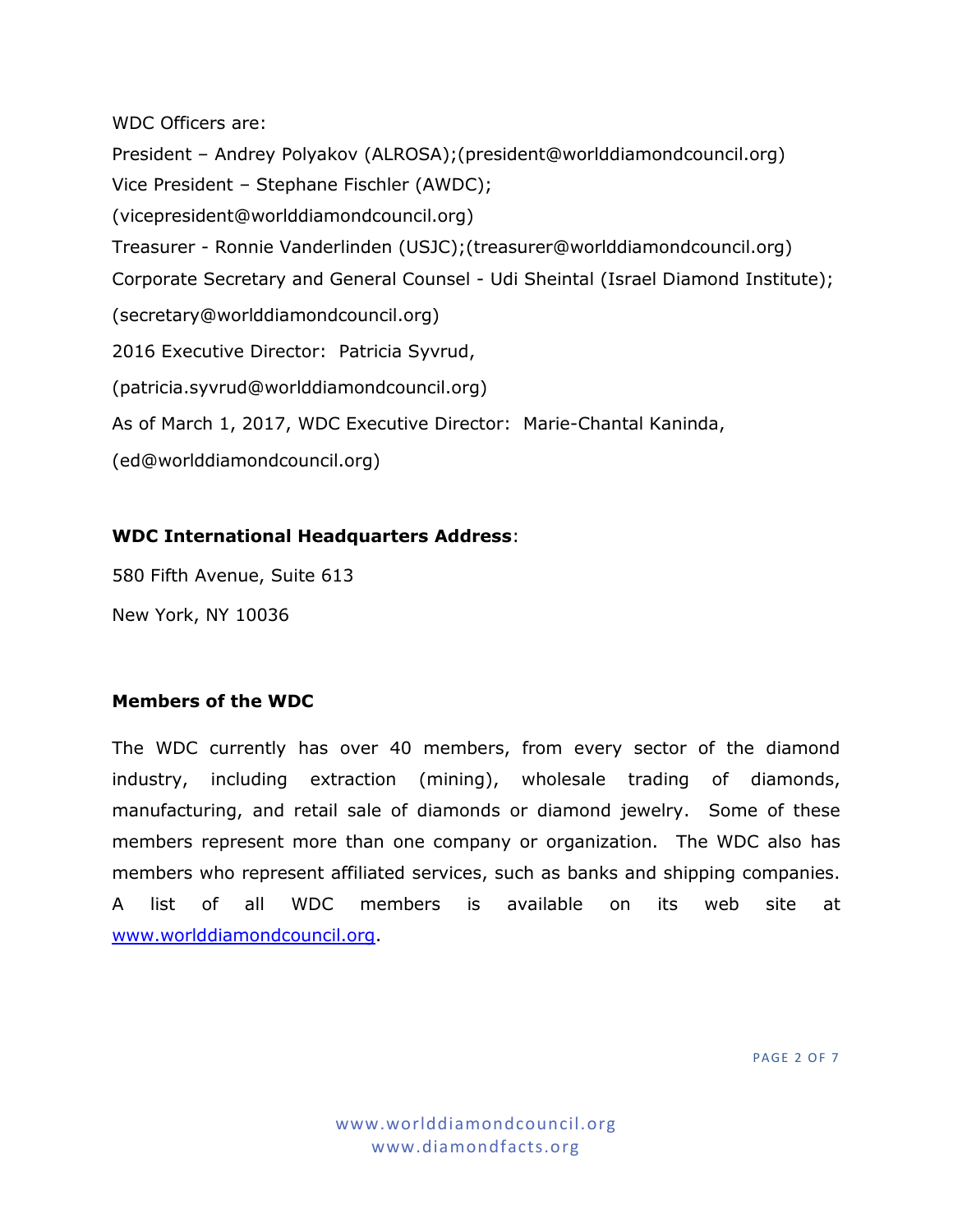## **Actions taken to support the KP in 2016**

During 2016, WDC continued its active participation in all Working Groups and committees of the KPCS.

- 1. Upon the request of KP Chair and Plenary in Luanda, Angola (November 2015), the WDC was asked to mediate between the incoming KP Chair/UAE and the KP Civil Society Coalition during the months leading up to 2016 Intersessional in UAE, with the ultimate goal being to address the KP CSC's concerns and facilitate the possible participation of the KP CSC in the KP meetings in Dubai.
- 2. The WDC KP Task Force (KPTF) committee members and WDC Executive Director attended most KP WG teleconference calls in 2016.
- 3. The WDC is a member of all KP Committees and Working Groups and performed tasks as assigned and allotted by the Chairs of each Committee and Working Group including statistical analyses and annual report reviews.
- 4. WDC President represented the WDC at the following diamond and jewelry industry events where he highlighted KP engagement and WDC activities:
	- o WFDB/IDMA 2016 World Diamond Congress in Dubai, UAE in May;
	- o CIBJO 2016 Congress in Yerevan, Armenia in September;
	- o WFDB Executive Committee meeting in September 2016
- 5. In April 2016, WDC Member Antwerp World Diamond Centre organized a 2-week course on rough diamond analysis and the implementation of the KP in Brasilia, Brasil. Fourteen Brazilian civil servants from various government bodies enrolled in this capacity building program.

**PAGE 3 OF 7**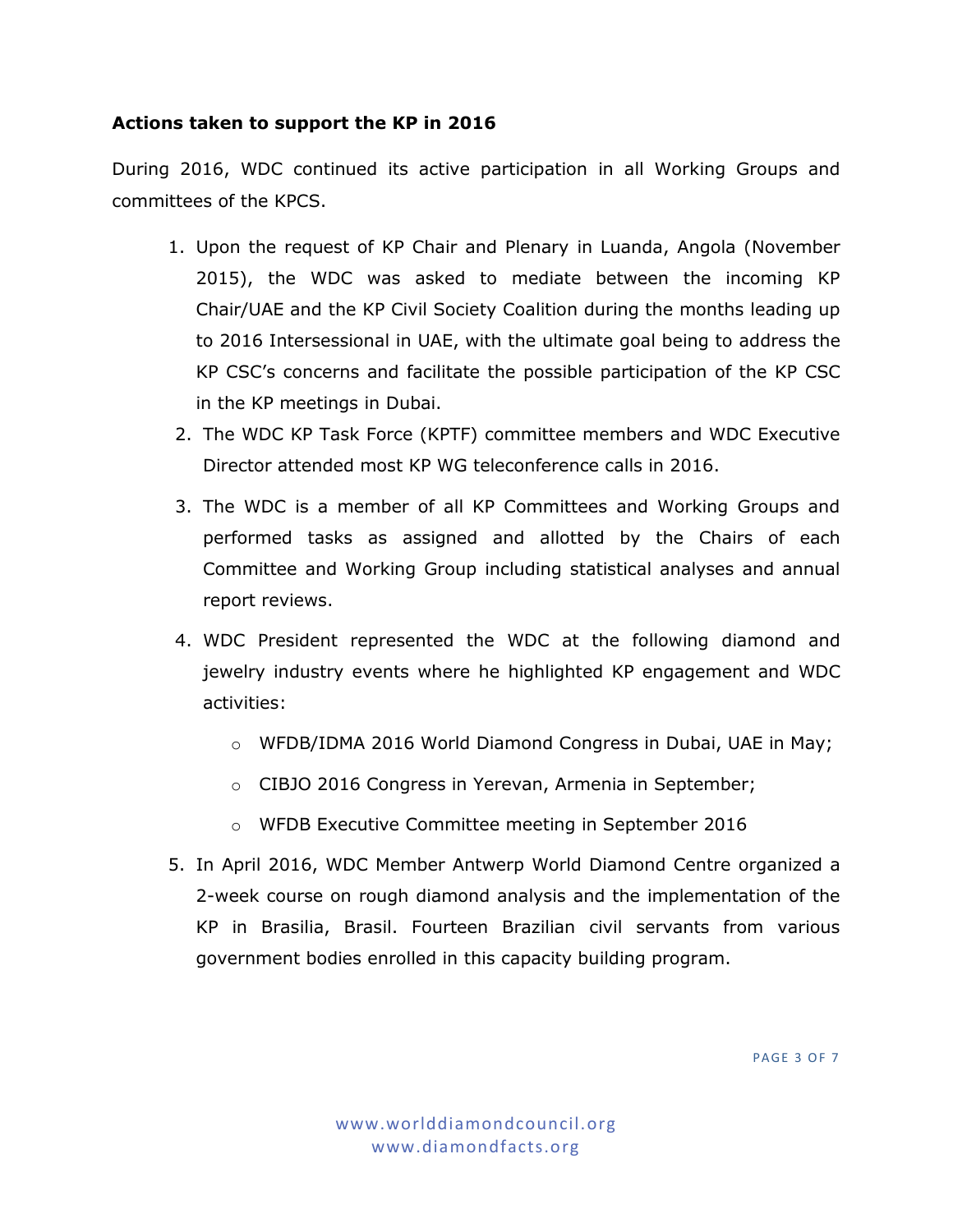- 6. WDC President spoke at the KP Intercessional and Plenary meetings, and attended meetings with the 2016 KP Chair and Vice Chair, ASM, KP WG Chairs, KP Participants and Observers, and various government officials.
- 7. Nineteen WDC members participated in either the KP Special Forum on Valuation and/or the Intersessional meeting in Dubai, UAE in May 2016.
- 8. WDC Member Antwerp World Diamond Centre hosted the second KP Chair Special Forum on Valuation in Antwerp, Belgium in September 2016.
- 9. Nineteen WDC members and staff participated in either the 3rd KP Chair Special Forum on Valuation, KP Chair Special Forum on Synthetic Diamonds or the KP Plenary meeting in Dubai, UAE in November.
- 10. The WDC held bilateral meetings at the KP Intersessional meeting with the following KP Participants and Observers: KP Chair/UAE, KP Vice Chair/Australia, China, DDI, EU, India, USA, Zimbabwe.
- 11. The WDC held bilateral meetings at KP Plenary Dubai with the following KP Participants and Observers: KP Chair/UAE, KP Vice Chair/Australia, China, EU, India, USA, OECD.
- 12. The WDC launched a new initiative, the KP Observers Forum, on November 14, in conjunction with the KP Plenary meeting. The meeting was attended by WDC delegates and representatives from DDI and ADPA.
- 13. Eight WDC representatives attended the December 19<sup>th</sup> meeting in Paris with the author of the FATF report, at the invitation of the WGM Chair.
- 14. WDC continued to serve as the Chair of the Working Group of Diamond Experts and was re-elected at the 2016 KP Plenary to chair the WGDE for another 3-year period.

**PAGE 4 OF 7**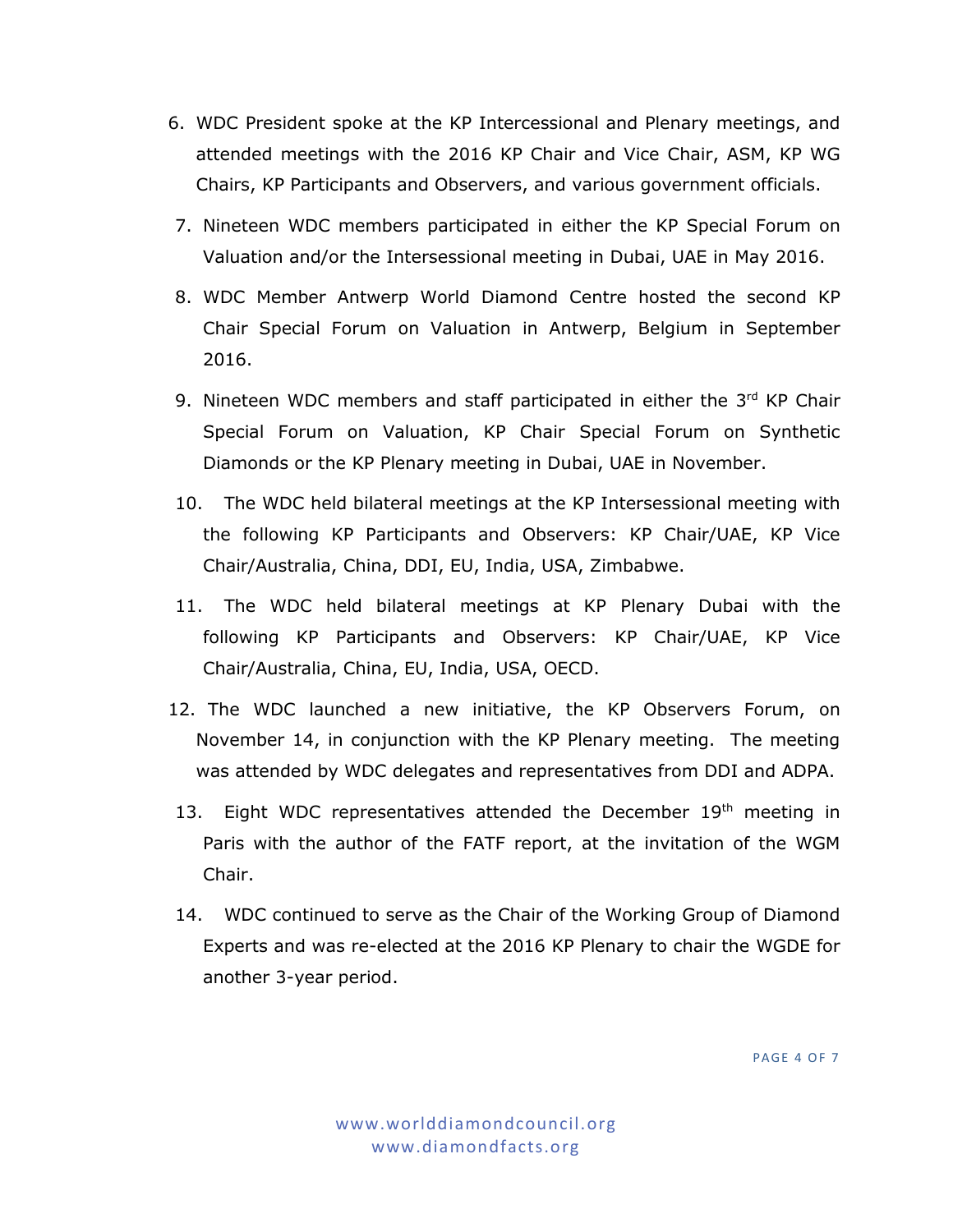- 15. The WDC continued to serve as chair of the WGDE's Sub Group on Valuation, and assisted with efforts related to WGDE Sub-Group on Valuation.
- 16. The following WDC members participated in Review Visits:
	- a. DRC AWDC/Michael Geelhand de Merxem
	- b. Lesotho Rio Tinto/Marie-Chantal Kaninda
	- c. Belarus ALROSA/Maxim Makogorenko
	- d. Mozambique De Beers/Lauren Vopni
	- e. Turkey WFDB/Alex Popov
	- f. Cameroon AWDC/Michael Geelhand de Merxem
	- g. India ALROSA/Peter Karakchiev
- 17. Two WDC representatives, Stephane Fischler and Damian Gagnon, continued to serve on the CAR MT, as requested in the AD on CAR and subsequent Operational Framework. The WGDE Chair and other technical experts support the CAR MT through examination and monitoring of export shipments from CAR.

## **Administrative Support Mechanism**

As noted in the 2015 KP Plenary Final Communique, the 2015 KP Chair, upon approval of the KP Plenary, extended the ASM mandate until Plenary 2019, to continue its role in hosting and implementing the Administrative Support Mechanism for services which are administrative in nature. The ASM, through members of the WDC, continued to voluntarily undertake the designated tasks including:

 Antwerp World Diamond Centre – Central focal point of the ASM including Knowledge Management, Institutional Memory and KP web site hosting and maintenance

**PAGE 5 OF 7**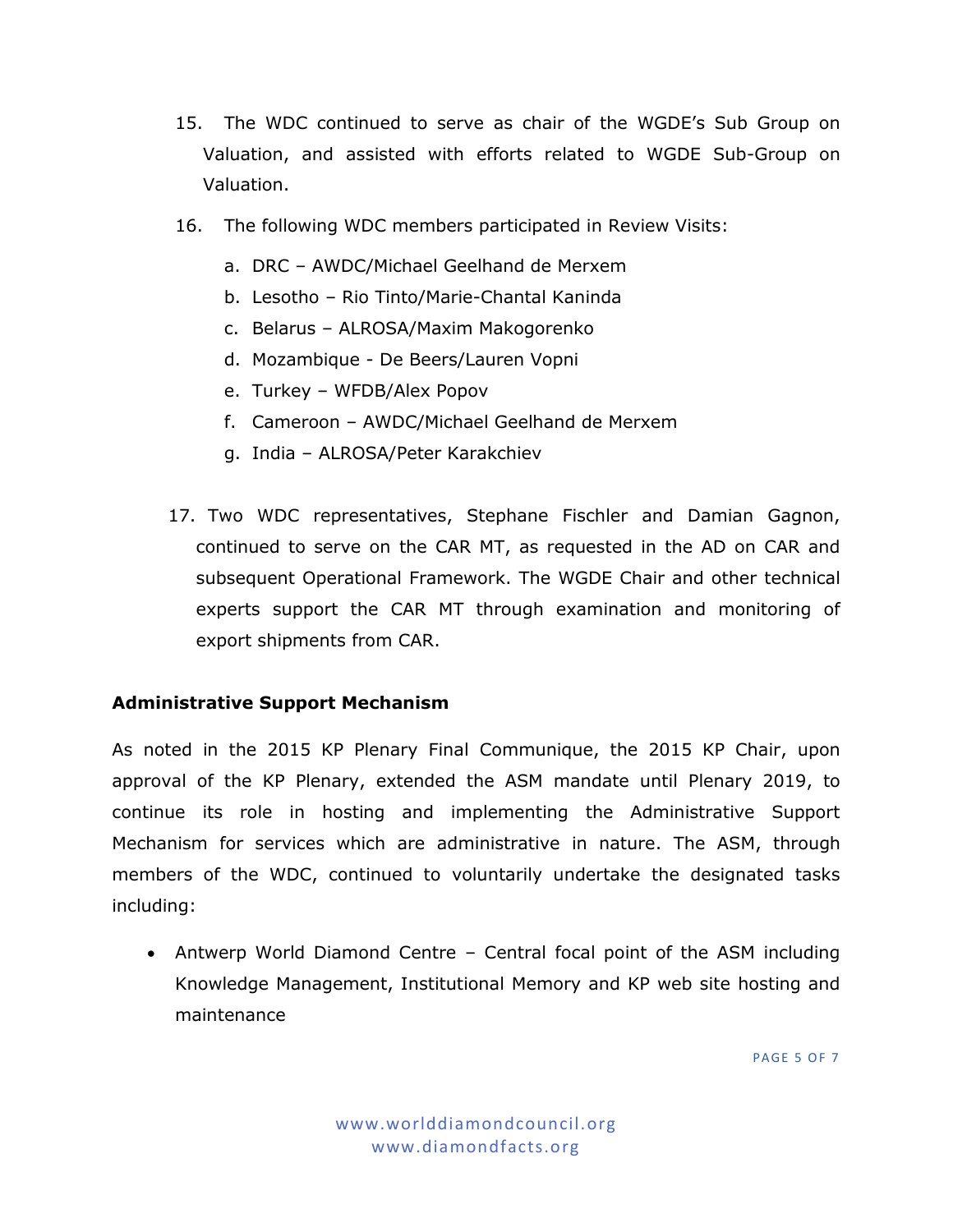- Gem and Jewelry Export Promotion Council of India Logistical support for KP Chair, KP Vice Chair, Chairs of WGs and Ad Hoc committees
- Israel Diamond Institute Communications
- Diamond Development Initiative (not a member of WDC) Requests for Technical and Professional Assistance.

2016 Activities of the ASM continued as performed in 2015, specifically:

- Provide communications services for the KP Chair, facilitating all messages sent to Participants and Observers of the KPCS.
- Through the hosting and maintenance of the web site, provided an enhanced compilation of KPCS official documents, and published completed review visit reports, both in short version (for the public section of the web site) and the longer versions for the "Members Only" section for the web site.
- Collection of minutes of all working group telephone conference calls and meetings.
- Administrative and support services prior to, and during the Intersessional and Plenary meetings in Dubai, UAE, such as registration and visa coordination, session agendas, etc.
- Meetings with the KP Vice Chair at Intersessional and Plenary meetings to assist with smooth transition to 2017 chairmanship.

# **Other WDC initiatives in 2016**

 The WDC Executive Director made presentations to the jewelry industry to share the work and successes of the KP, and the WDC's role within the KP, at the following events: National Association of Jewelry Appraiser ACE©IT Annual Conference, Tucson, AZ; GIA Alumni Association, Washington DC; Israel Diamond Week, Tel Aviv, Israel; American Gem Society Conclave, Washington, DC.; JCK Talks, JCK Las Vegas, NV; UL's Responsible Sourcing Seminar, New York, NY.

PAGE 6 OF 7